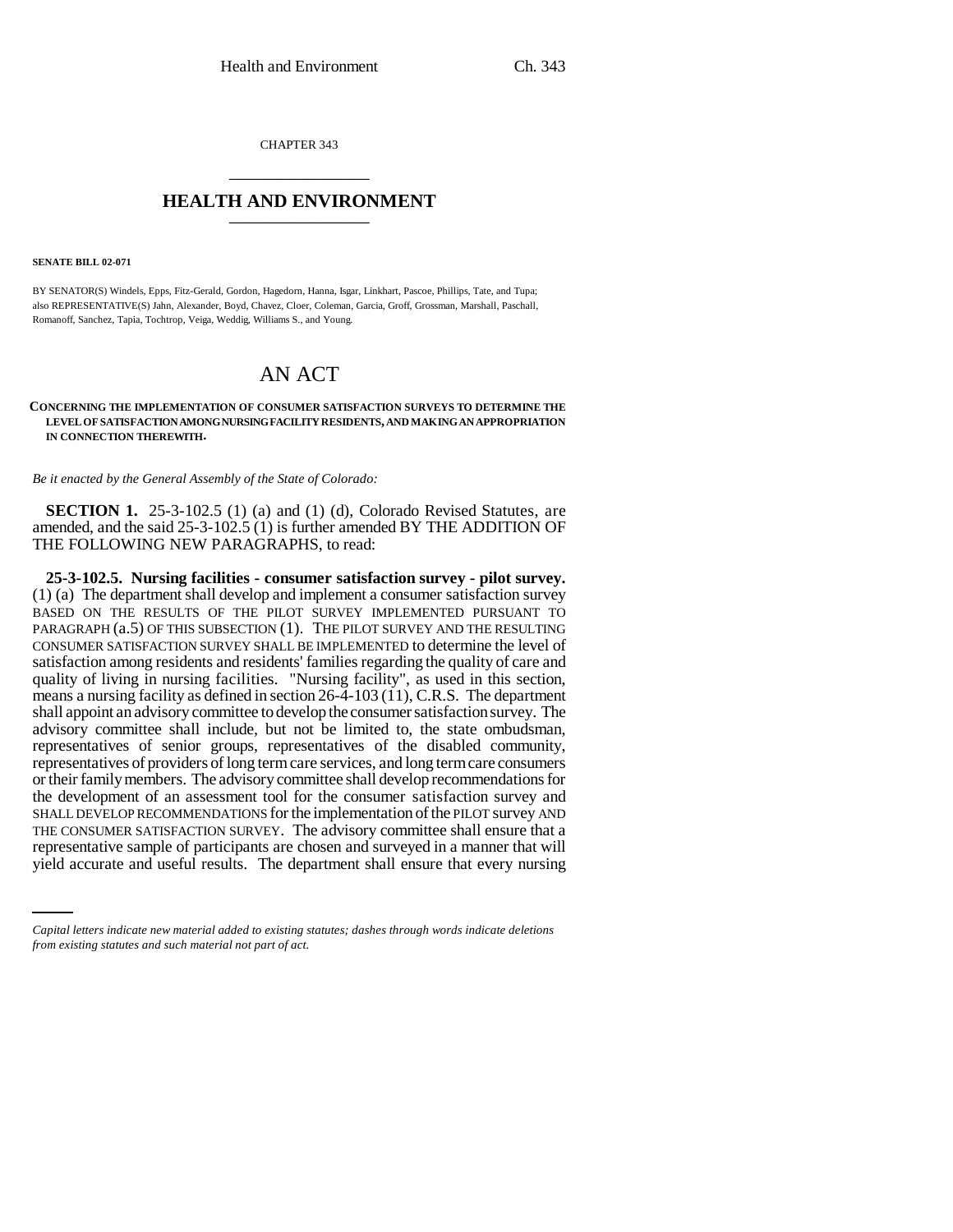### Ch. 343 Health and Environment

facility licensed by the department participates in the assessment of consumer satisfaction; except that any nursing facility that accepts exclusively private pay residents shall not be required to participate. Information about results of the most recent consumer satisfaction survey and how such survey was conducted shall be included by the facility in all informational materials provided to persons who inquire about the facility. THE DEPARTMENT SHALL ASSURE CONFIDENTIALITY FOR RESIDENTS DURING THE SURVEY PROCESS. The department shall make the results of consumer satisfaction surveys available to the public.

(a.5) (I) THE DEPARTMENT SHALL DEVELOP AND IMPLEMENT A PILOT CONSUMER SATISFACTION SURVEY TO AID IN THE DETERMINATION OF THE LEVEL OF SATISFACTION AMONG RESIDENTS AND RESIDENTS' FAMILIES REGARDING THE QUALITY OF CARE AND QUALITY OF LIVING IN NURSING FACILITIES. THE PILOT SURVEY SHALL BE USED EXCLUSIVELY FOR THE DEVELOPMENT OF THE CONSUMER SATISFACTION SURVEY TO BE IMPLEMENTED PURSUANT TO PARAGRAPH (d) OF THIS SUBSECTION (1) AND SHALL NOT BE USED TO PENALIZE ANY PARTICIPATING FACILITY. THE PILOT SURVEY SHALL BE USED TO ASSESS:

(A) THE VALIDITY OF THE QUESTIONNAIRE FOR USE IN THE CONSUMER SATISFACTION SURVEY IMPLEMENTED PURSUANT TO PARAGRAPH (d) OF THIS SUBSECTION (1);

(B) THE NURSING FACILITIES RESIDENTS' COGNITION LEVELS IN ORDER TO DETERMINE THE ABILITY OF THE RESIDENTS TO COMPLETE THE SURVEY IN A MEANINGFUL MANNER;

(C) THE TECHNIQUES EMPLOYED TO OBTAIN THE NUMBER OF COMPLETED SURVEY QUESTIONNAIRES NEEDED TO ACHIEVE A STATISTICAL VALIDITY OF PLUS OR MINUS TEN PERCENT ON THE FINAL CONSUMER SATISFACTION SURVEY; AND

(D) THE SURVEY DATA TO ENSURE THAT SUCH DATA IS MEANINGFUL TO CONSUMERS.

(II) THE PILOT SURVEY SHALL INVOLVE THE PARTICIPATION OF NO MORE THAN TEN PERCENT OF ALL NURSING FACILITIES LICENSED BY THE DEPARTMENT. THE DEPARTMENT SHALL SELECT NURSING FACILITIES TO PARTICIPATE IN THE PILOT SURVEY BASED ON CHARACTERISTICS INCLUDING, BUT NOT LIMITED TO, THE RURAL OR URBAN LOCATION OF THE FACILITIES, AND THE CROSS-SECTION OF THE RESIDENT POPULATION OF THE FACILITIES. FACILITIES THAT VOLUNTEER TO PARTICIPATE IN THE PILOT SURVEY SHALL BE GIVEN PRIORITY IN THE SELECTION PROCESS SO LONG AS THE REQUIRED CHARACTERISTICS ARE MET.

(III) (A) THE INDIVIDUAL NURSING FACILITY RESULTS OF THE PILOT SURVEY SHALL BE CONFIDENTIAL AND NOT MADE AVAILABLE TO THE PUBLIC; EXCEPT THAT EACH NURSING FACILITY SHALL BE PROVIDED WITH THE PILOT SURVEY RESULTS FROM ITS OWN FACILITY.

(B) AGGREGATE STATISTICAL RESULTS OF THE PILOT SURVEY MAY BE MADE AVAILABLE TO THE PUBLIC.

(C) THE RESULTS OF THE PILOT SURVEY SHALL NOT BE USED TO DETERMINE THE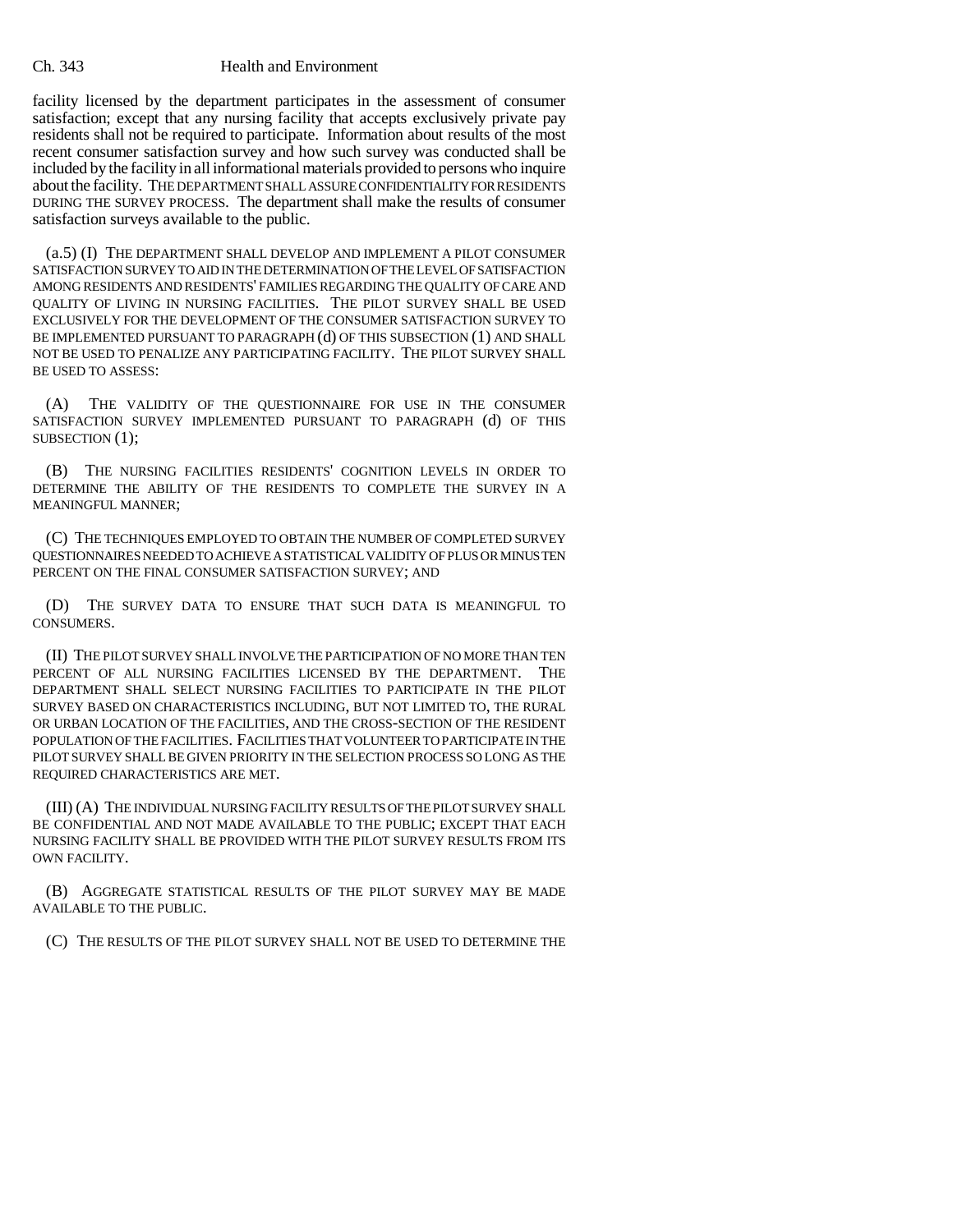DISTRIBUTION OF QUALITY OF CARE INCENTIVE PAYMENT PROGRAM FUNDS PURSUANT TO SECTION 26-4-410, C.R.S.

(IV) THE DEPARTMENT SHALL COMMENCE IMPLEMENTATION OF THE PILOT SURVEY ON OR BEFORE JULY 1, 2002, AND REPORT THE RESULTS OF SUCH PILOT SURVEY TO THE GENERAL ASSEMBLY BY APRIL 15, 2003.

(d) The department shall administer the consumer satisfaction survey based on the recommendations of the advisory committee in all licensed nursing facilities that are required to participate in accordance with paragraph (a) of this subsection (1). The department shall commence implementation of the survey on or before July 1, 2002, JULY 1, 2003. AFTER THE PILOT SURVEY IS COMPLETE, THE DEPARTMENT SHALL EVALUATE THE EFFECTIVENESS OF THE PILOT SURVEY INSTRUMENTS, ADOPT ANY RECOMMENDATIONS, AND CONTINUE TO SURVEY ALL LICENSED FACILITIES on a three-year cycle with one-third of the participating licensed nursing facilities completing the initial survey in one of the three years. Each participating licensed nursing facility shall perform a new consumer satisfaction survey every three years thereafter; except that the department may require, or a participating licensed nursing facility may request, that a new consumer satisfaction survey be performed more often if conditions warrant. If the licensed nursing facility requests such a survey, the department shall perform the survey if the licensed nursing facility pays the department for the costs associated with performing the survey. A licensed nursing facility may comment on the results of a consumer satisfaction survey and have such comments included in any publication or distribution of the results by the department.

(e) HOSPICE RESIDENTS AND THEIR FAMILY MEMBERS AND TRANSITIONAL CARE UNIT RESIDENTS AND THEIR FAMILY MEMBERS, SHALL BE EXEMPT FROM PARTICIPATION IN THE PILOT SURVEY AND CONSUMER SATISFACTION SURVEY CONDUCTED IN EACH NURSING FACILITY.

(f) NURSING FACILITIES SHALL RELEASE THE NAME, ADDRESS, AND TELEPHONE NUMBER OF EACH FAMILY MEMBER OR PARTY RESPONSIBLE FOR A NURSING FACILITY RESIDENT TO THE DEPARTMENT FOR THE SOLE USE OF CONDUCTING THE PILOT SURVEY AND THE CONSUMER SATISFACTION SURVEY.

**SECTION 2.** 26-4-410 (2) (c.5) (I), Colorado Revised Statutes, is amended to read:

**26-4-410. Providers - nursing facility - nursing facility patient program improvement fund - reimbursement - maximum allowable - nonmonetary incentive program - quality of care incentive payment program - legislative declaration.** (2) (c.5) (I) There is hereby established a quality of care incentive payment program for the purpose of encouraging improvement in the quality of care provided by nursing facility providers including, but not limited to, implementation of the consumer satisfaction survey in accordance with section 26-4-410.3 SECTION 25-3-102.5, C.R.S. THE CONSUMER SATISFACTION SURVEY CONDUCTED PURSUANT TO SECTION 25-3-102.5, C.R.S., SHALL NOT BE USED AS A BASIS FOR AWARDING INCENTIVE PAYMENTS UNTIL ALL REQUIRED LICENSED NURSING FACILITIES HAVE COMPLETED SUCH CONSUMER SATISFACTION SURVEY. The sum of all incentive payments made under the program shall be equal to the aggregate sum of payments made to all nursing facility providers under sub-subparagraph (B) of subparagraph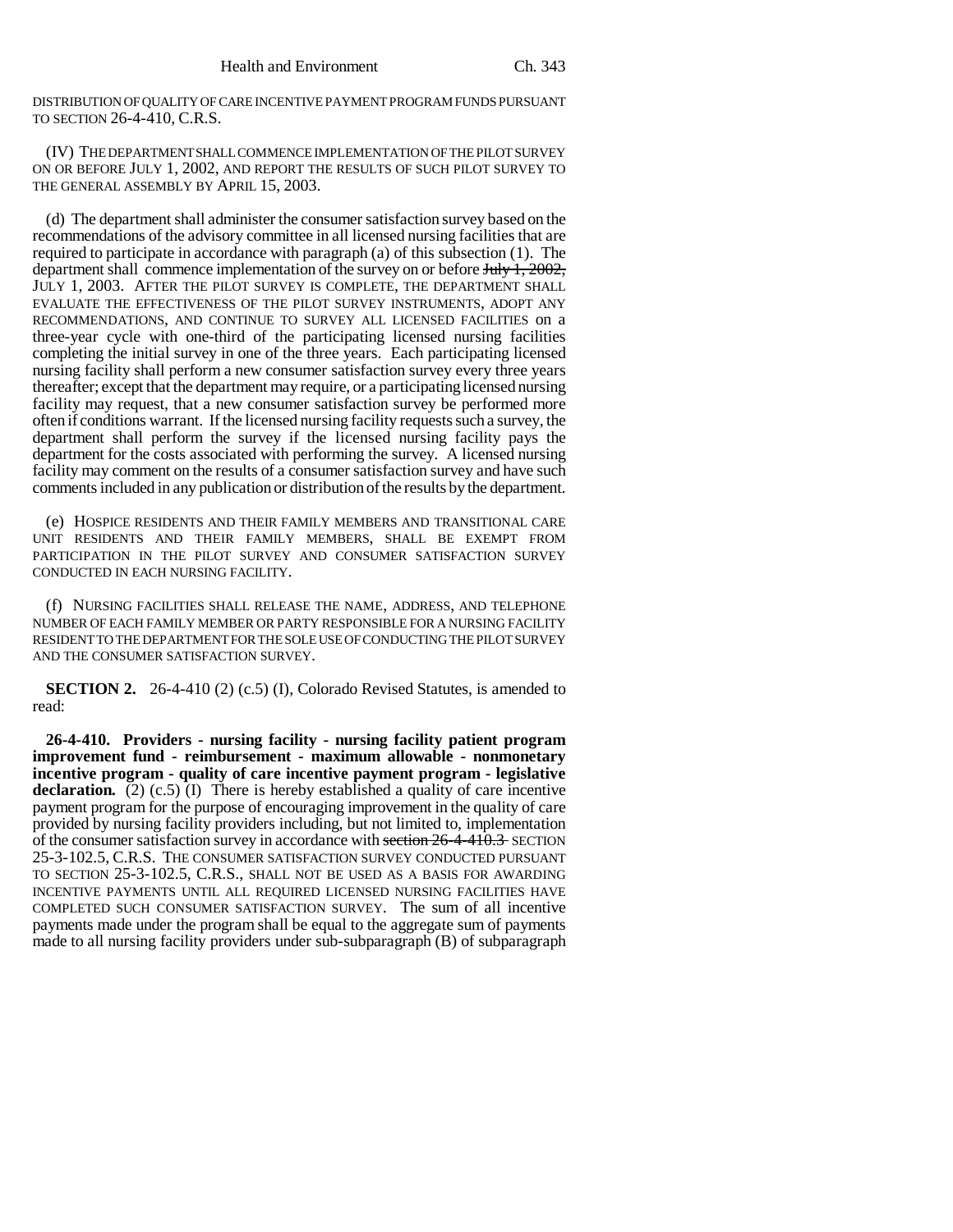### Ch. 343 Health and Environment

(II) of paragraph (c) of this subsection (2). The first payment annually from the source of funds for the program shall be made for the state administrative oversight of the consumer satisfaction survey created in section 25-3-102.5, C.R.S., and the resident-centered quality improvement program created in paragraph (c.7) of this subsection (2). The department of health care policy and financing, after consulting with the department of human services and the department of public health and environment, shall reflect in its annual budget submission the offset for administrative costs for the quality of care incentive program.

**SECTION 3. Appropriation - adjustments to the 2002 long bill.** (1) (a) In addition to any other appropriation, there is hereby appropriated, out of moneys in the general fund not otherwise appropriated, to the department of public health and environment, division of health facilities, for the fiscal year beginning July 1, 2002, the sum of fifty-eight thousand five hundred fourteen dollars (\$58,514) and 1.1 FTE, or so much thereof as may be necessary, for the implementation of this act.

(b) In addition to any other appropriation, there is hereby appropriated, out of moneys in the general fund not otherwise appropriated, to the department of human services, office of adult and veterans services, aging services programs, for the fiscal year beginning July 1, 2002, the sum of fifty thousand two hundred thirty-one dollars (\$50,231), or so much thereof as may be necessary, for the implementation of this act. This amount is to be for the contract for the state ombudsman program.

(c) The general fund appropriation to the department of health care policy and financing, medical services premiums, is decreased by one hundred eight thousand seven hundred forty-five dollars (\$108,745). In addition, the department is not anticipated to receive one hundred eight thousand seven hundred forty-five dollars (\$108,745) federal funds. Although such funds are not appropriated, they are noted for the purpose of indicating the assumptions used relative to these funds.

(2) For the implementation of this act, appropriations made in the annual general appropriation act for the fiscal year beginning July 1, 2002, shall be adjusted as follows:

(a) The appropriation to the department of health care policy and financing, medical programs administration, for the fiscal year beginning July 1, 2002, is decreased by eighty-nine thousand five hundred six dollars (\$89,506). Of this sum, twenty-two thousand three hundred seventy-six dollars (\$22,376) shall be from the general fund and sixty-seven thousand one hundred thirty dollars (\$67,130) shall be from federal funds.

(b) The appropriation to the department of health care policy and financing, department of human services-medicaid funded programs, for fiscal year beginning July 1, 2002, is decreased by one hundred twenty-six thousand one hundred thirty dollars (\$126,130). Of said sum, sixty-three thousand sixty-five dollars (\$63,065) shall be from the general fund and sixty-three thousand sixty-five dollars (\$63,065) shall be from federal funds. Although federal funds are not appropriated, they are noted for the purpose of indicating the assumptions used relative to these funds.

(c) The appropriation to the department of public health and environment, division of health facilities, is decreased by eighty-nine thousand five hundred six dollars